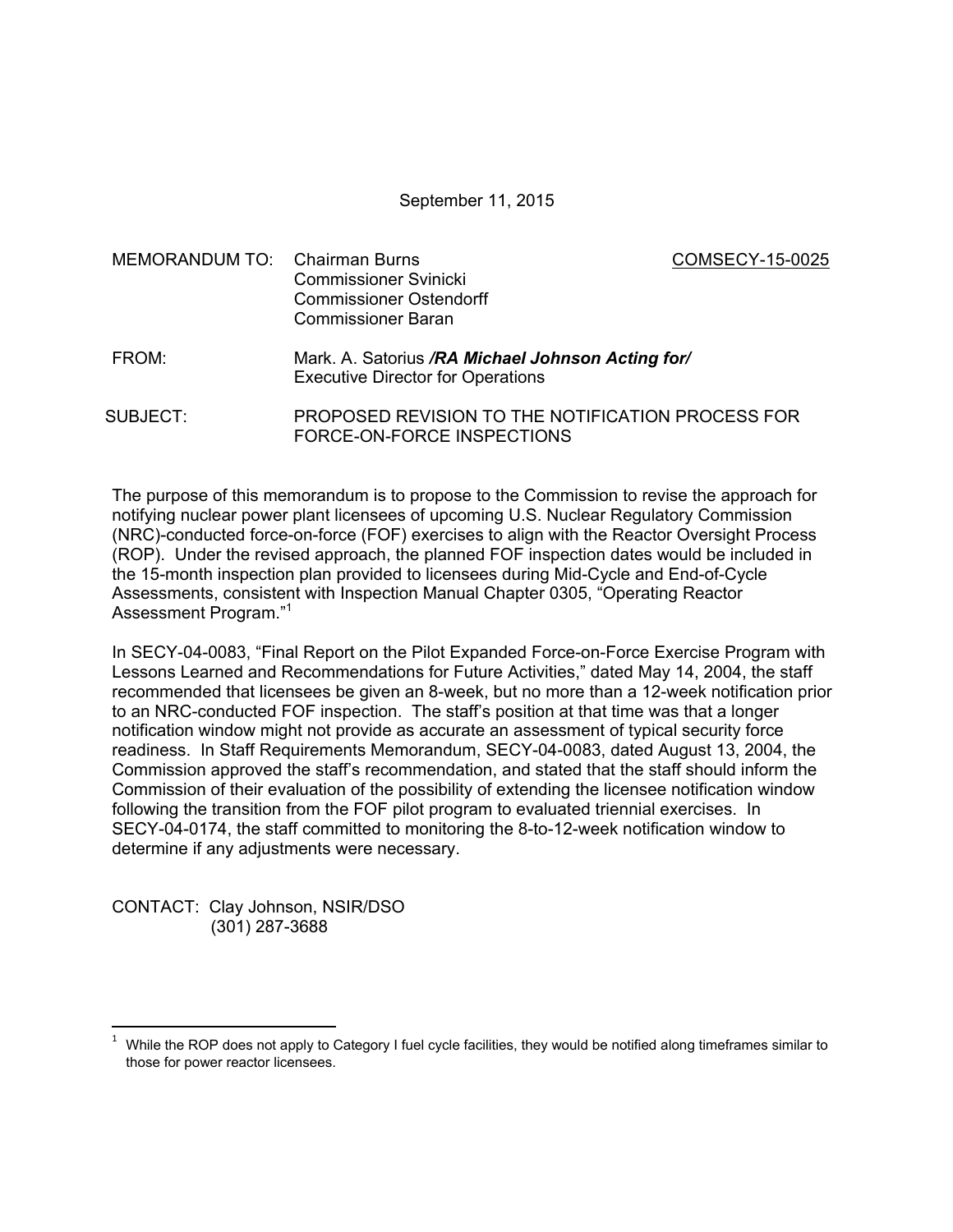## The Commissioners **-2-**

Since SECY-04-0083 was issued, the NRC has completed three triennial FOF inspection cycles. In that time, the NRC and licensees have identified issues with the current notification timeline that have created challenges in coordinating site activities with the FOF inspection schedule, such as outages, delivery schedules, training, and assistance visits. A longer notification window will minimize disruption to both NRC and licensee activities. Both headquarters and regional staff are often challenged by the FOF inspection schedule for potential conflicts with other NRC inspection activities because the FOF inspection dates are not currently included in the Reactor Program System (RPS), and are not noticed as far in advance as other at-facility NRC activities. The RPS Inspection Planning (IP) application integrates all site and inspection activities, including the Institute of Nuclear Power Operations' activities and outages. Inclusion of FOF inspections into the IP application will increase the efficiency of the NRC inspection program. It will also allow licensees to budget more accurately, better coordinate support for work hour controls for personnel involved in exercise activities, and arrange for controllers coming from other sites. Finally, a notification window that is consistent with licensee notifications of other NRC activities will provide the NRC staff with greater flexibility to coordinate FOF inspections within the broader NRC inspection program, and in adjusting the FOF inspection schedule based upon those other activities, as appropriate, while still ensuring triennial NRC-conducted exercises. For example, if the FOF inspection schedule needs to be adjusted due to an unplanned event, such as severe weather, the NRC staff will be able to coordinate new proposed dates. Currently, this can be challenging because of the need to avoid informing licensees of a potential inspection date earlier than 8 to 12 weeks in advance.

The staff believes that it has sufficient experience implementing the FOF inspection program to address the concerns presented in SECY-04-0083. Recent enhancements to the security inspection program have included NRC observation of licensee-conducted FOF exercises. These observations provide the NRC with additional insights to licensees' security programs and provide additional confidence that the licensees' security forces are being trained effectively. If the Commission approves this change to the licensee notification process, the staff will continue to monitor the FOF inspection program to ensure it accurately assesses licensee security force readiness and performance.

The staff believes that changing the advanced notification period to licensees of FOF inspections from 8 to 12 weeks, to 9 to 15 months, consistent with the ROP, will minimize disruptions to the NRC and licensees without impacting the integrity of the inspection program, and will better align the FOF inspection program with the ROP. The staff intends to inform the Commission if it believes that any subsequent adjustments are needed.

The Office of the General Counsel has reviewed this memorandum and has no legal objection.

SECY, please track.

cc: SECY OGC CFO OPA **OCA**